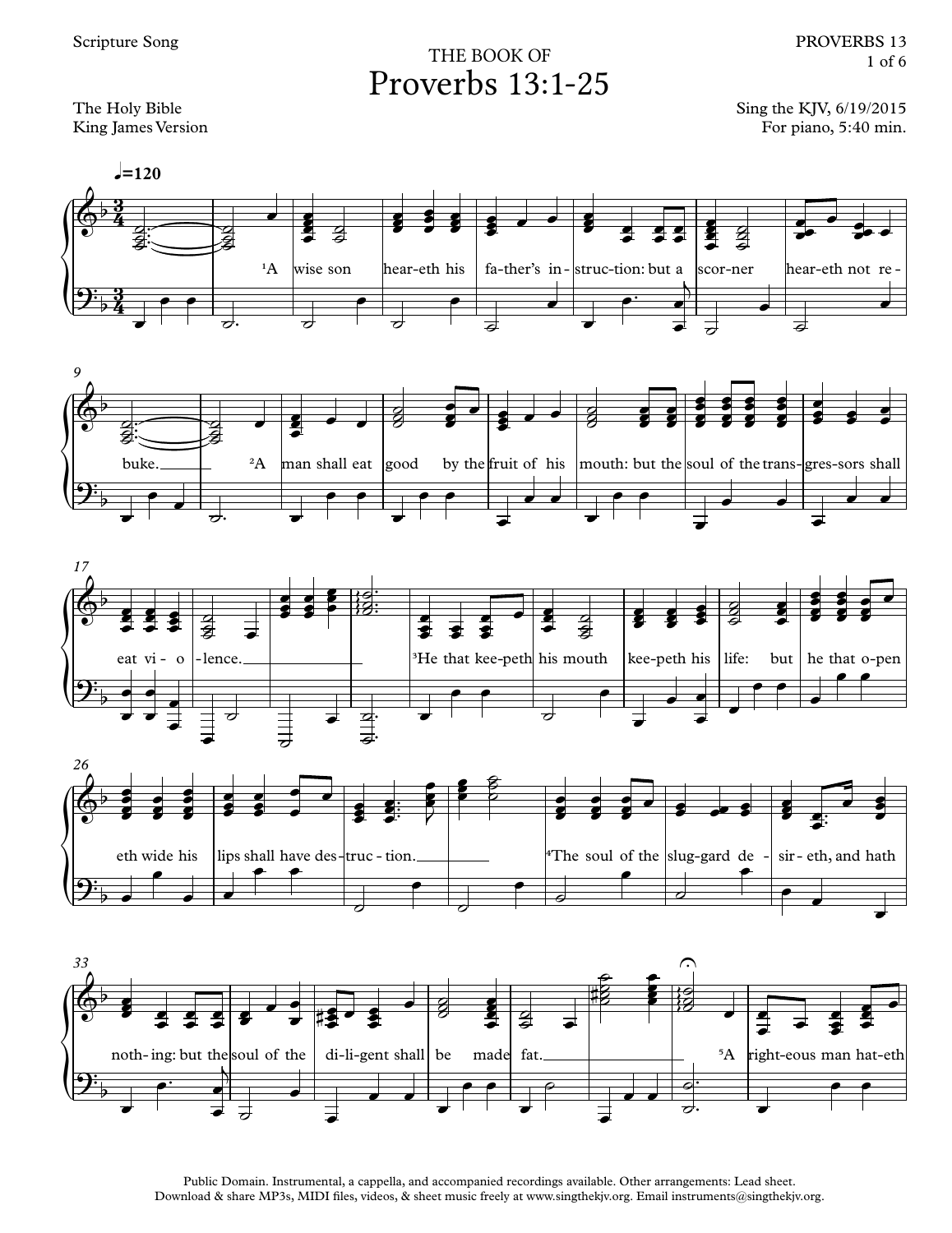PROVERBS 13  $2$  of 6











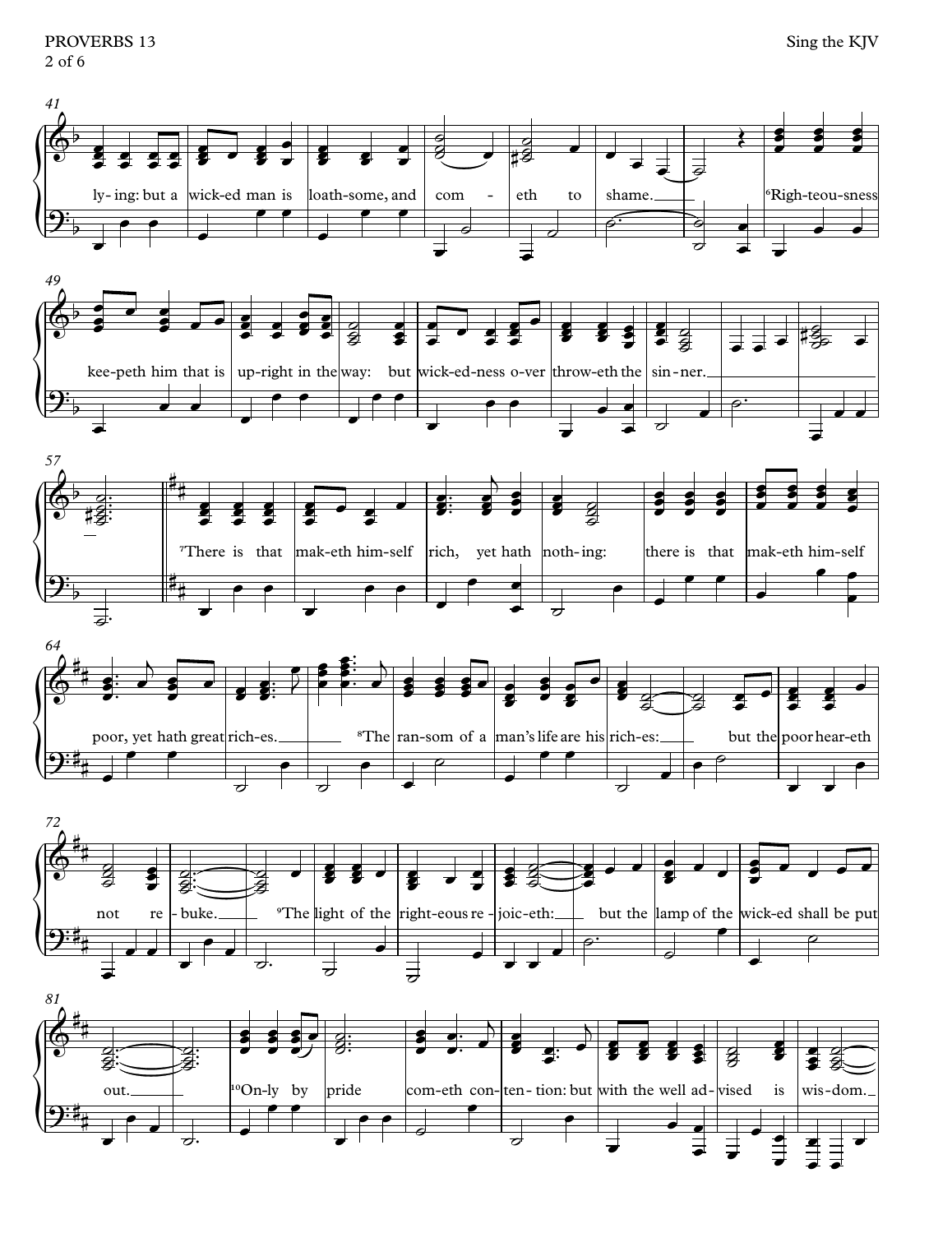







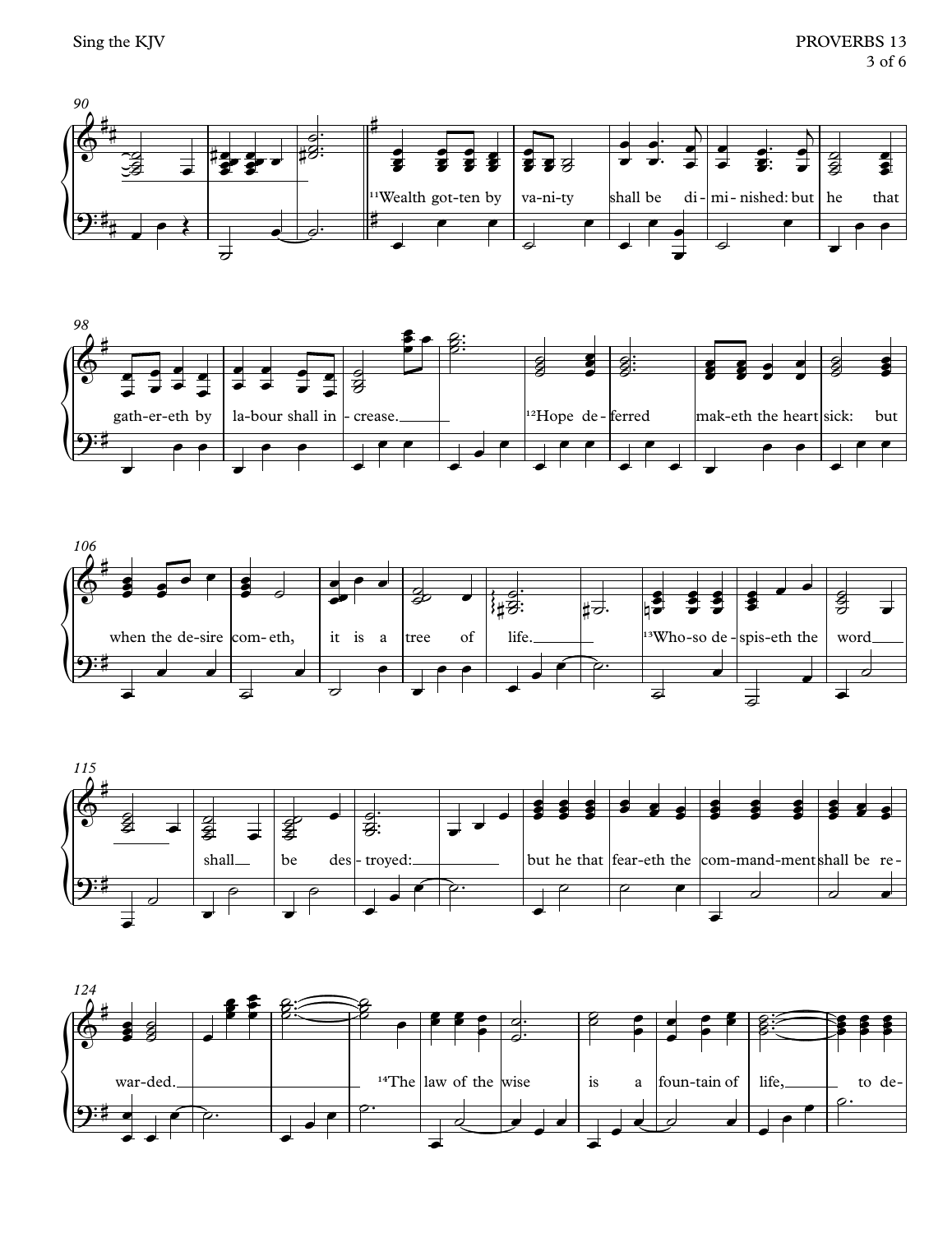







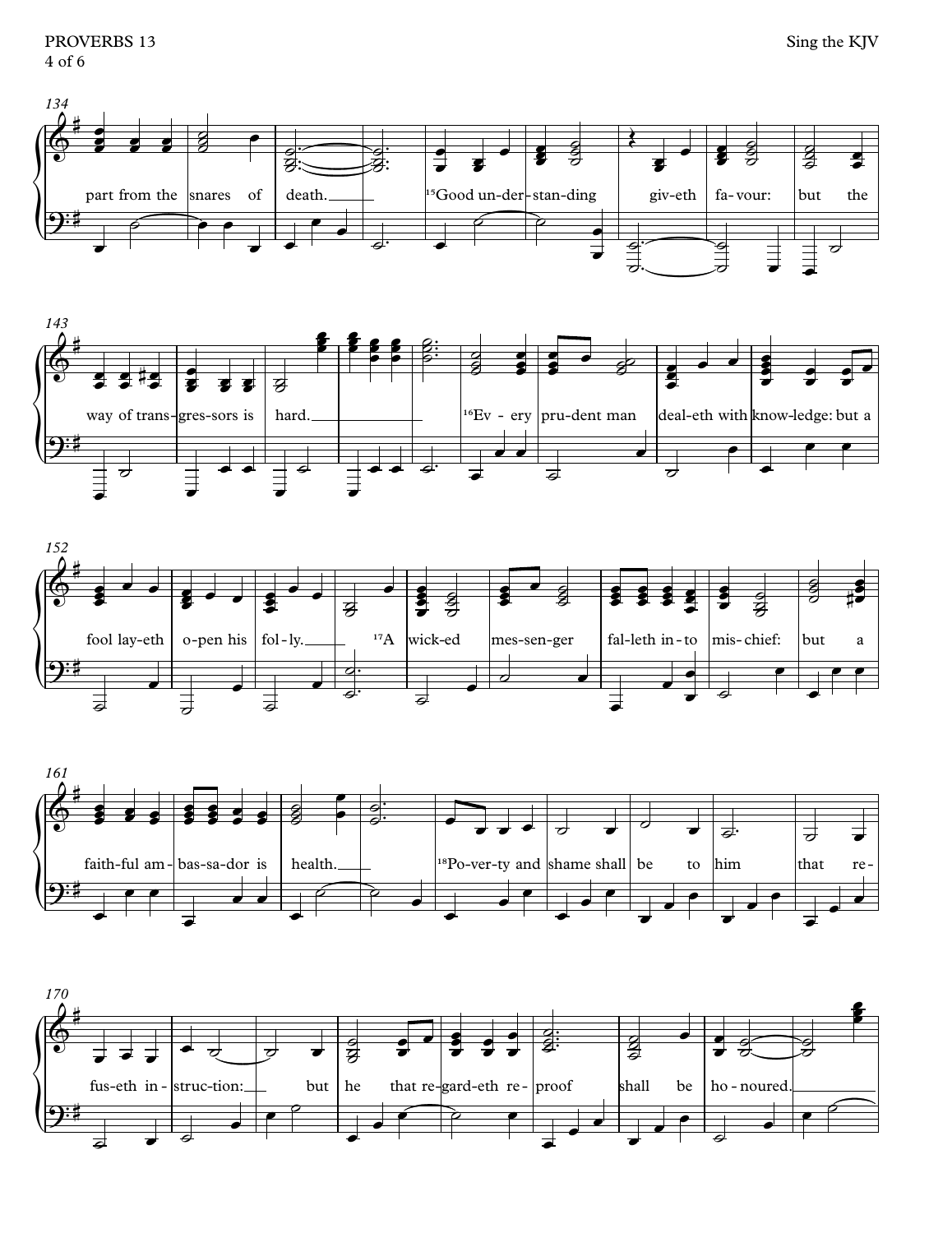